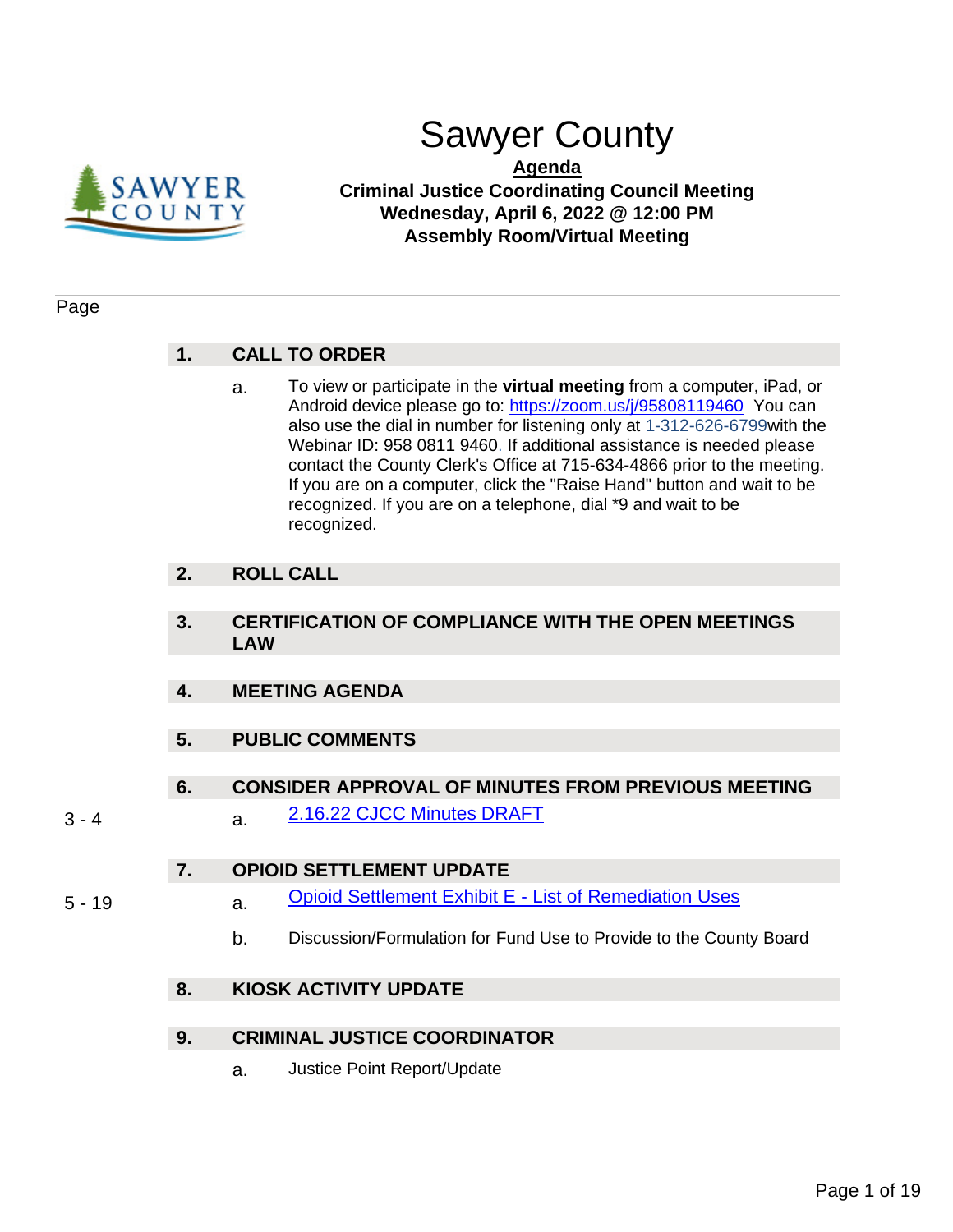# **10. COMMUNITY SERVICES UPDATES**

# **11. FUTURE AGENDA ITEMS**

# **12. CORRESPONDENCE, REPORTS FROM CONFERENCES AND MEETINGS, OTHER MATTERS FOR DISCUSSION ONLY**

## **DISCLAIMER:**

*A quorum of the County Board of Supervisors or of any of its committees may be present at this meeting to listen and observe. Neither the Board nor any of the committees have established attendance at this meeting as an official function of the Board or committee(s) or otherwise made a determination that attendance at the meeting is necessary to carry out the Board or committee's function. The only purpose for other supervisors attending the meeting is to listen to the information presented. Neither the Board nor any committee (other than the committee providing this notice and agenda) will take any official action with respect to this noticed meeting.*

*Copy sent via email to: County Clerk and News Media. Note: Any person wishing to attend whom, because of a disability, requires accommodation should call the Sawyer County Clerk's Office (715.634.4866) at least 24 hours before the scheduled meeting so appropriate arrangements can be made.* 

*Mission Statement: The Sawyer County Board of Supervisors will strive to provide excellent services and responsible leadership to protect and enhance Sawyer County citizens, businesses, and resources, while preserving our unique heritage.*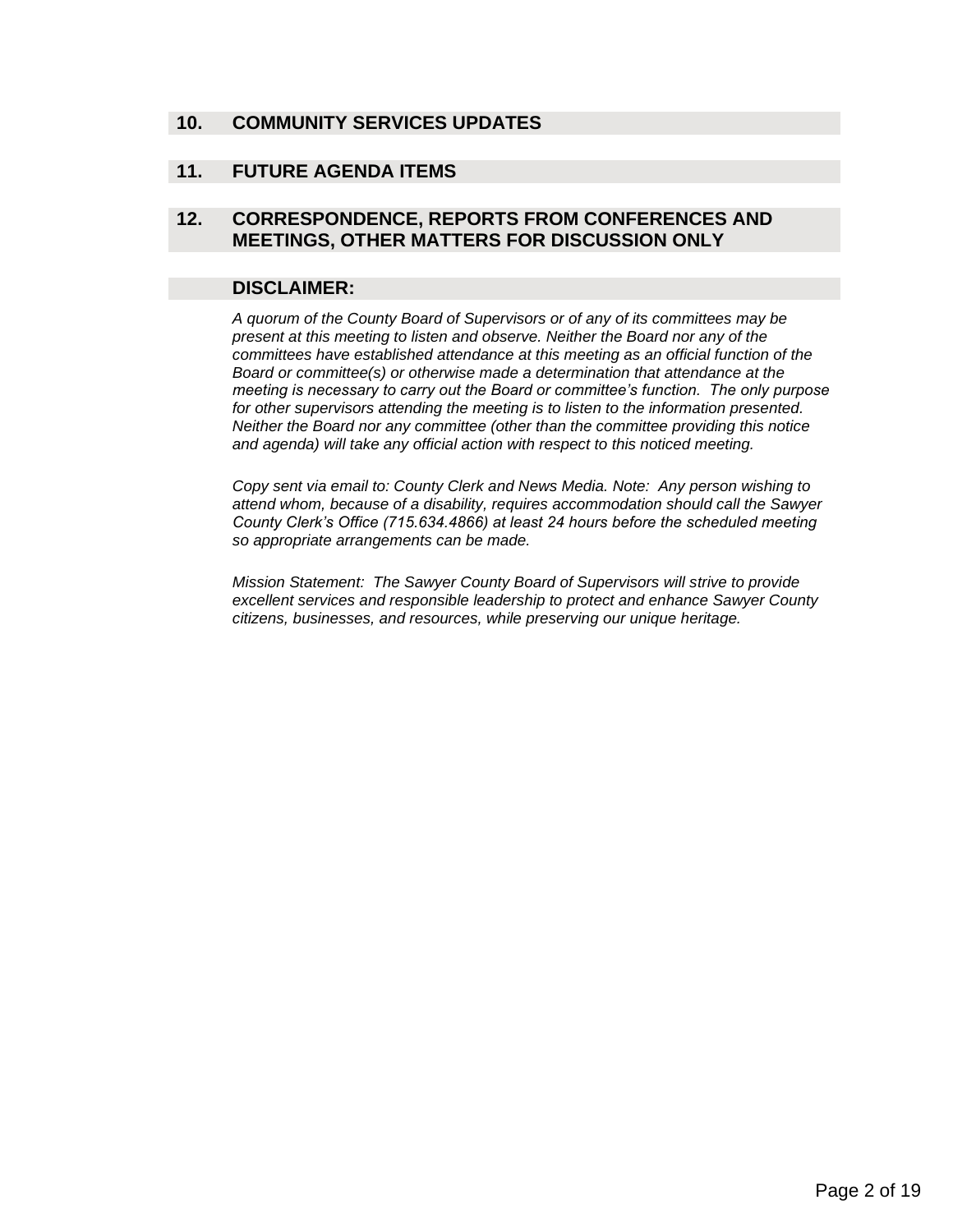<span id="page-2-0"></span>**Minutes of the February 16th meeting of the Sawyer County Criminal Justice Coordinating Committee Of the Sawyer County Board of Supervisors Assembly Room; Sawyer County**



#### **Voting Committee Members Present: Others Present:**

 $\boxtimes$  Chair: Kathy McCoy  $\Box$  Mike Coleson  $\boxtimes$  Lorraine Gouge Lynn Fitch Marc Helwig **Patrick Roberts - Virtual**  $\boxtimes$  Gary Hilgendorf  $\blacksquare$  $\boxtimes$  Tom Hoff  $\blacksquare$  $\boxtimes$  Jeff Johnson  $\boxtimes$  Tweed Shuman – Vice Chair  $\boxtimes$  Doug Mrotek  $\boxtimes$  Bruce Poquette Katie Culvey Jeff Schley  $\boxtimes$  John Yackel  $\boxtimes$  Elaine Smith - Virtual  $\boxtimes$  Jason Weaver

**Call to Order –** Chair McCoy called the meeting to order at 12:02 pm.

**Certification of Compliance** with the open meeting law was met. Roll Call was taken. Quorum was met.

#### **Meeting Agenda**

#### **Public Comments**

**Minutes from previous meeting –** A motion was made by Lt. Johnson to accept the minutes of the January meeting; second by Mr. Shuman to, with a correction to the future meeting date being a February 16 instead of March 16 as noted. Motion carried without negative vote.

**Kiosk** -- Lt. Johnson requested clarification on when to use the Kiosk for testing and whether or not the County should continue to pay for its services. The monthly charge is approximately \$122 if not used for alcohol and check-ins. Lt. Johnson, Judge Yackel and JusticePoint will meet to discuss future use options for the kiosk.

**Criminal Justice Coordinator update –** JusticePoint reported that there were 56 individuals on pre-trial supervision, 216 on the wait-list, 8 on diversion, 4 on electronic monitor and 1 on alcohol monitor. She introduced Kati Dussl as a new case manager. A pre-trial specialist will start on March 1<sup>st</sup> and another case manager on March 14<sup>th</sup>.

**Community Services Update –** Mr. Hilgendorf reported that one of the graduates is moving and getting married. The ladies' house is full and men's house has three openings, with two potential candidates ready to fill it. Judge Smith reported– Elaine there were two referrals for the Healing to Wellness Court that passed through the system and the next time they hold court, they will welcome both participants. This is a grant program that is expiring soon. The GED program should be coming back to the jail slowly.

**Future Agenda Items** – Kiosk Activity; Use of the Opioid Settlement Funds

**Meeting Date/Time –** The next meeting of the Criminal Justice Coordinating Committee will be Wednesday, April 6th, at 12:00 pm in the Assembly Room.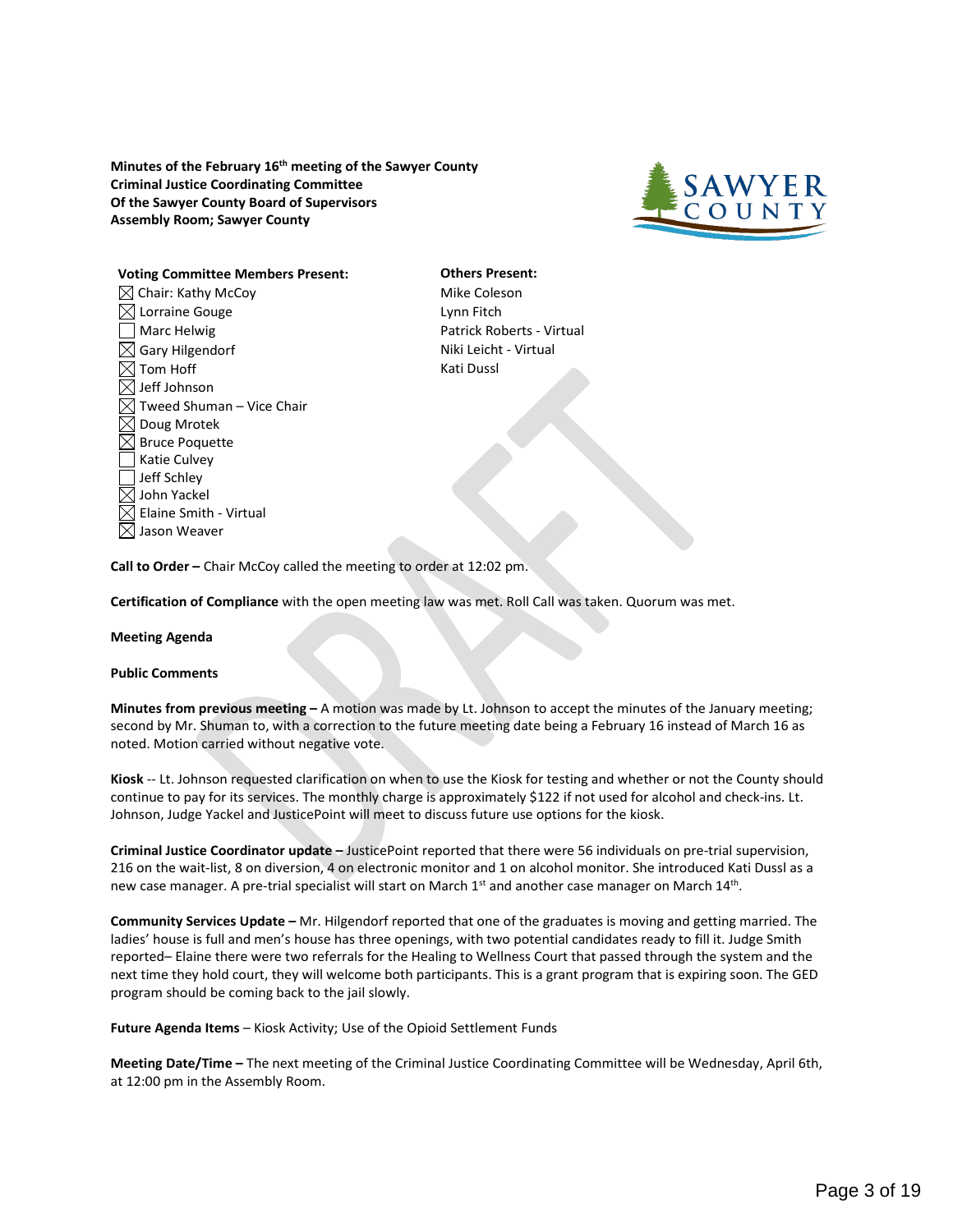Meeting adjourned at 12:52 pm Minutes recorded by Lynn Fitch, County Clerk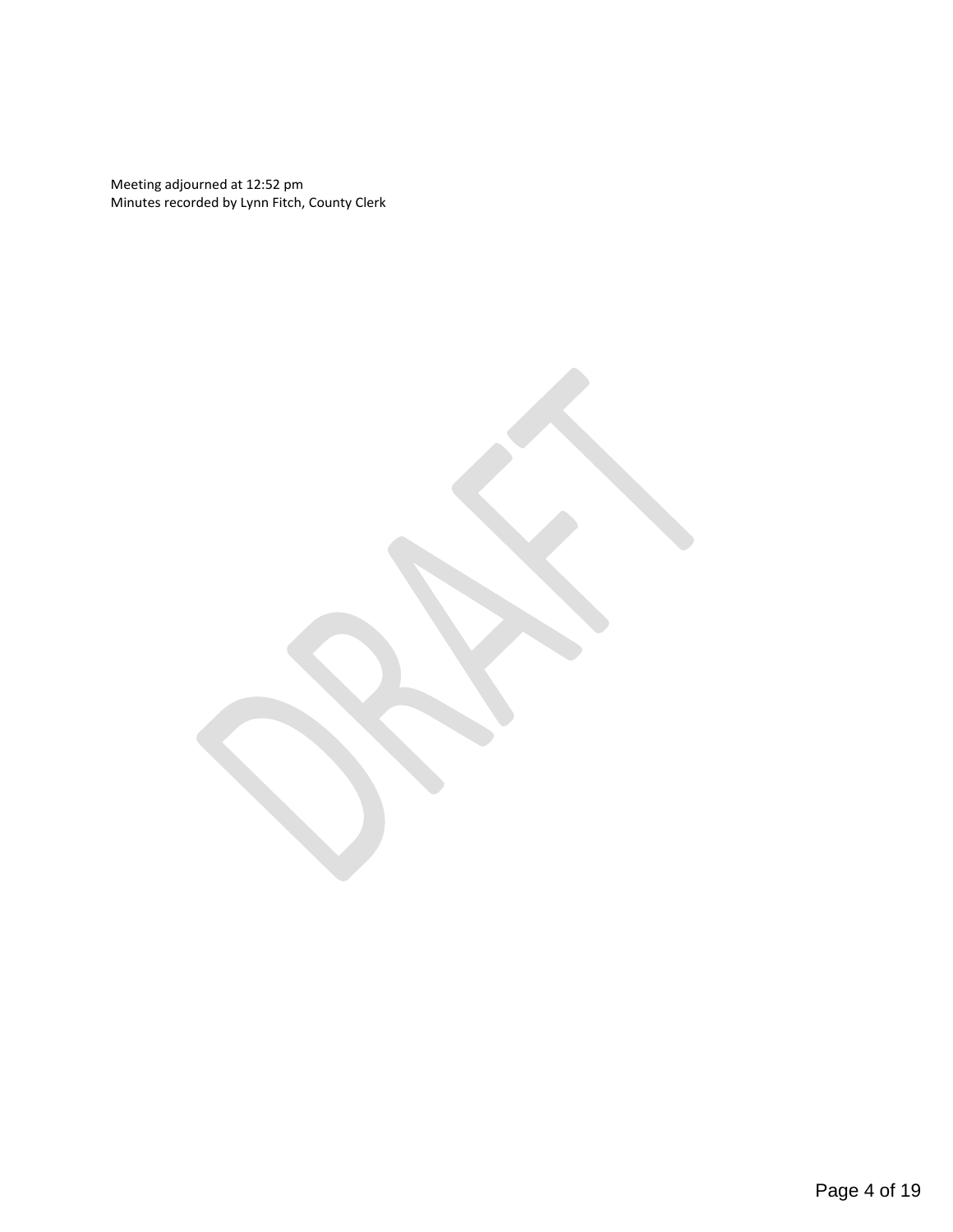#### **EXHIBIT E**

#### **List of Opioid Remediation Uses**

#### **Schedule A Core Strategies**

<span id="page-4-0"></span>States and Qualifying Block Grantees shall choose from among the abatement strategies listed in Schedule B. However, priority shall be given to the following core abatement strategies ("*Core Strategies*").<sup>14</sup>

#### A. **NALOXONE OR OTHER FDA-APPROVED DRUG TO REVERSE OPIOID OVERDOSES**

- 1. Expand training for first responders, schools, community support groups and families; and
- 2. Increase distribution to individuals who are uninsured or whose insurance does not cover the needed service.

## B. **MEDICATION-ASSISTED TREATMENT ("***MAT***") DISTRIBUTION AND OTHER OPIOID-RELATED TREATMENT**

- 1. Increase distribution of MAT to individuals who are uninsured or whose insurance does not cover the needed service;
- 2. Provide education to school-based and youth-focused programs that discourage or prevent misuse;
- 3. Provide MAT education and awareness training to healthcare providers, EMTs, law enforcement, and other first responders; and
- 4. Provide treatment and recovery support services such as residential and inpatient treatment, intensive outpatient treatment, outpatient therapy or counseling, and recovery housing that allow or integrate medication and with other support services.

<sup>&</sup>lt;sup>14</sup> As used in this Schedule A, words like "expand," "fund," "provide" or the like shall not indicate a preference for new or existing programs.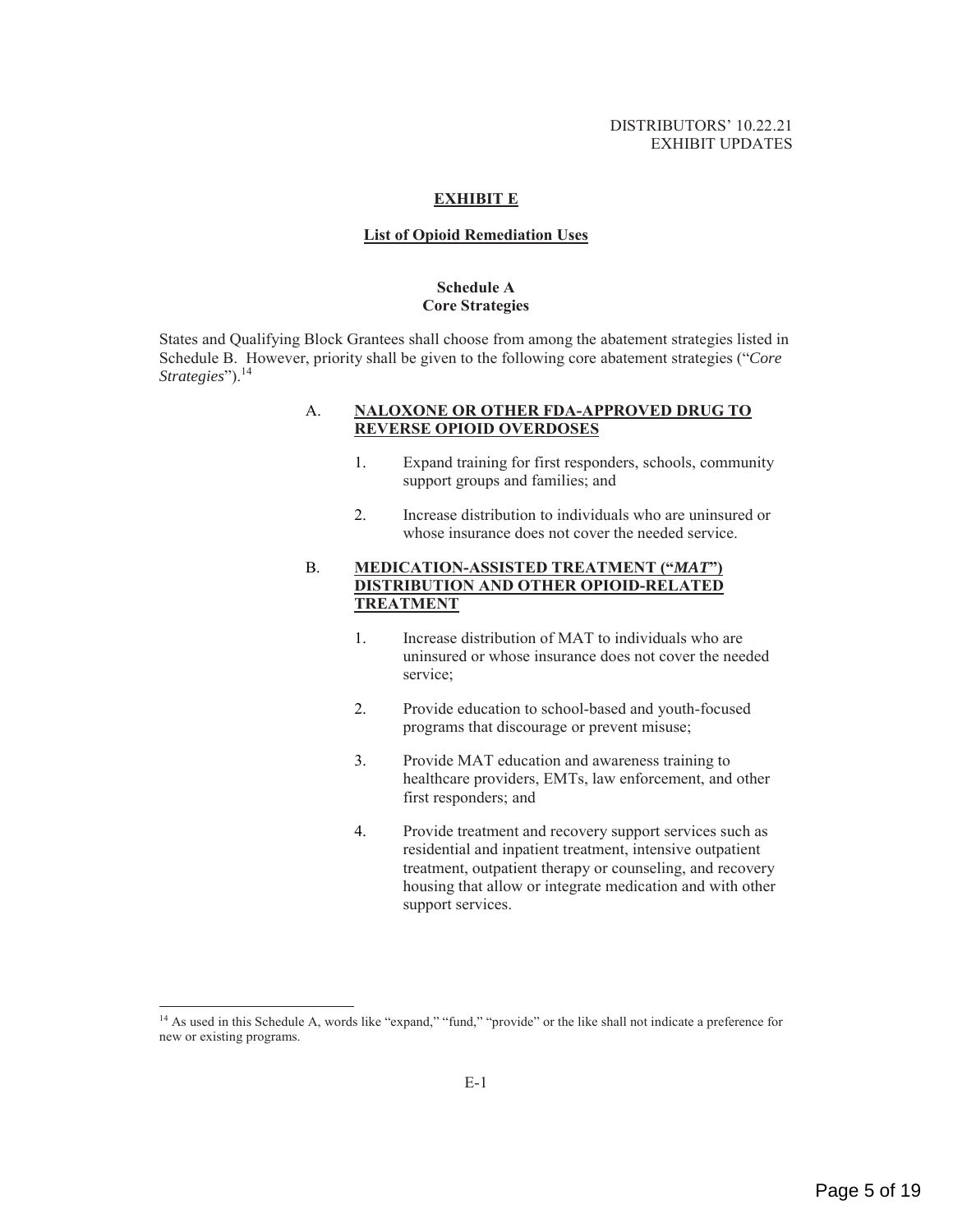#### C. **PREGNANT & POSTPARTUM WOMEN**

- 1. Expand Screening, Brief Intervention, and Referral to Treatment ("*SBIRT*") services to non-Medicaid eligible or uninsured pregnant women;
- 2. Expand comprehensive evidence-based treatment and recovery services, including MAT, for women with cooccurring Opioid Use Disorder ("*OUD*") and other Substance Use Disorder ("*SUD*")/Mental Health disorders for uninsured individuals for up to 12 months postpartum; and
- 3. Provide comprehensive wrap-around services to individuals with OUD, including housing, transportation, job placement/training, and childcare.

## D. **EXPANDING TREATMENT FOR NEONATAL ABSTINENCE SYNDROME ("***NAS***")**

- 1. Expand comprehensive evidence-based and recovery support for NAS babies;
- 2. Expand services for better continuum of care with infantneed dyad; and
- 3. Expand long-term treatment and services for medical monitoring of NAS babies and their families.

## E. **EXPANSION OF WARM HAND-OFF PROGRAMS AND RECOVERY SERVICES**

- 1. Expand services such as navigators and on-call teams to begin MAT in hospital emergency departments;
- 2. Expand warm hand-off services to transition to recovery services;
- 3. Broaden scope of recovery services to include co-occurring SUD or mental health conditions;
- 4. Provide comprehensive wrap-around services to individuals in recovery, including housing, transportation, job placement/training, and childcare; and
- 5. Hire additional social workers or other behavioral health workers to facilitate expansions above.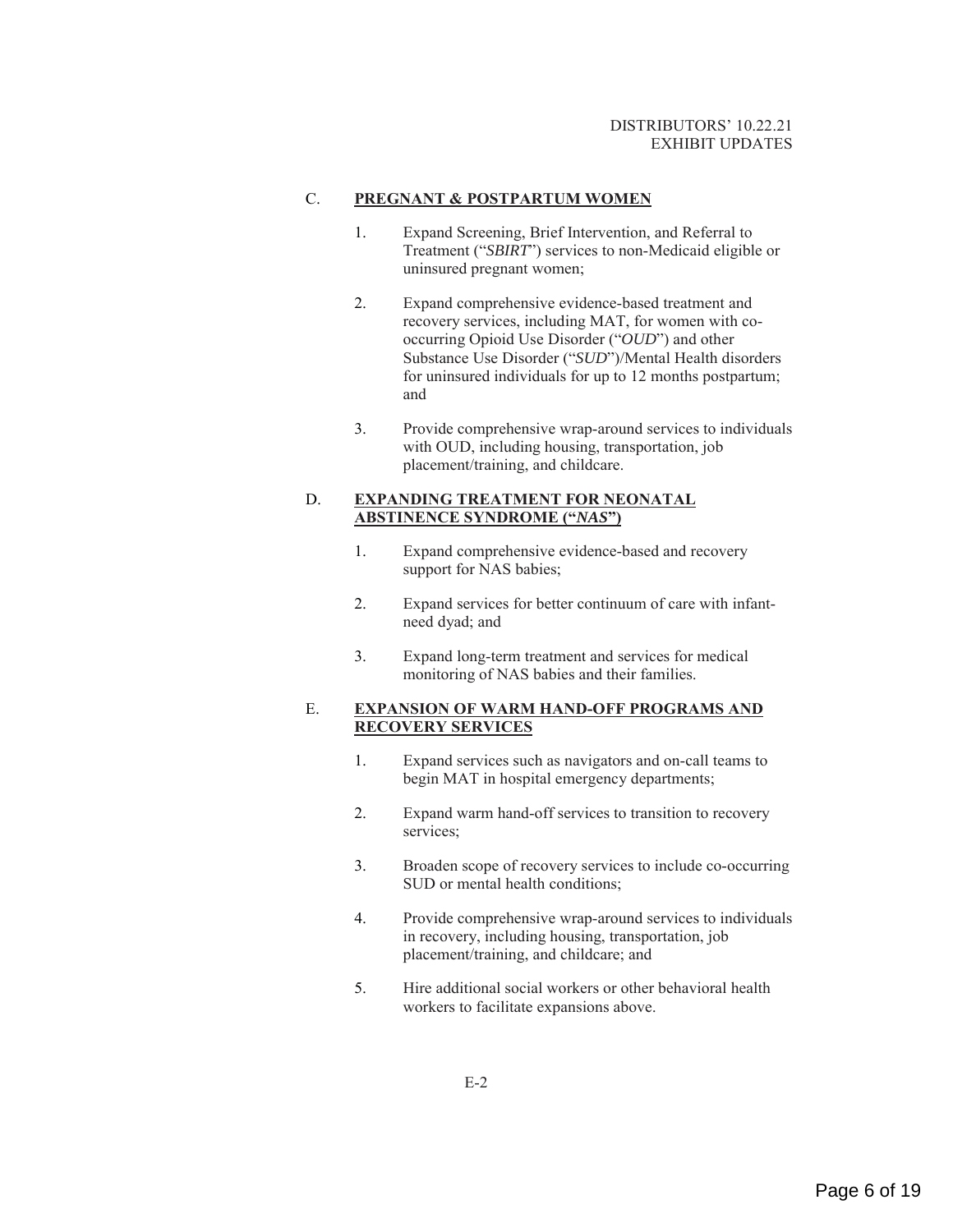## F. **TREATMENT FOR INCARCERATED POPULATION**

- 1. Provide evidence-based treatment and recovery support, including MAT for persons with OUD and co-occurring SUD/MH disorders within and transitioning out of the criminal justice system; and
- 2. Increase funding for jails to provide treatment to inmates with OUD.

### G. **PREVENTION PROGRAMS**

- 1. Funding for media campaigns to prevent opioid use (similar to the FDA's "Real Cost" campaign to prevent youth from misusing tobacco);
- 2. Funding for evidence-based prevention programs in schools;
- 3. Funding for medical provider education and outreach regarding best prescribing practices for opioids consistent with the 2016 CDC guidelines, including providers at hospitals (academic detailing);
- 4. Funding for community drug disposal programs; and
- 5. Funding and training for first responders to participate in pre-arrest diversion programs, post-overdose response teams, or similar strategies that connect at-risk individuals to behavioral health services and supports.

#### H. **EXPANDING SYRINGE SERVICE PROGRAMS**

1. Provide comprehensive syringe services programs with more wrap-around services, including linkage to OUD treatment, access to sterile syringes and linkage to care and treatment of infectious diseases.

#### I. **EVIDENCE-BASED DATA COLLECTION AND RESEARCH ANALYZING THE EFFECTIVENESS OF THE ABATEMENT STRATEGIES WITHIN THE STATE**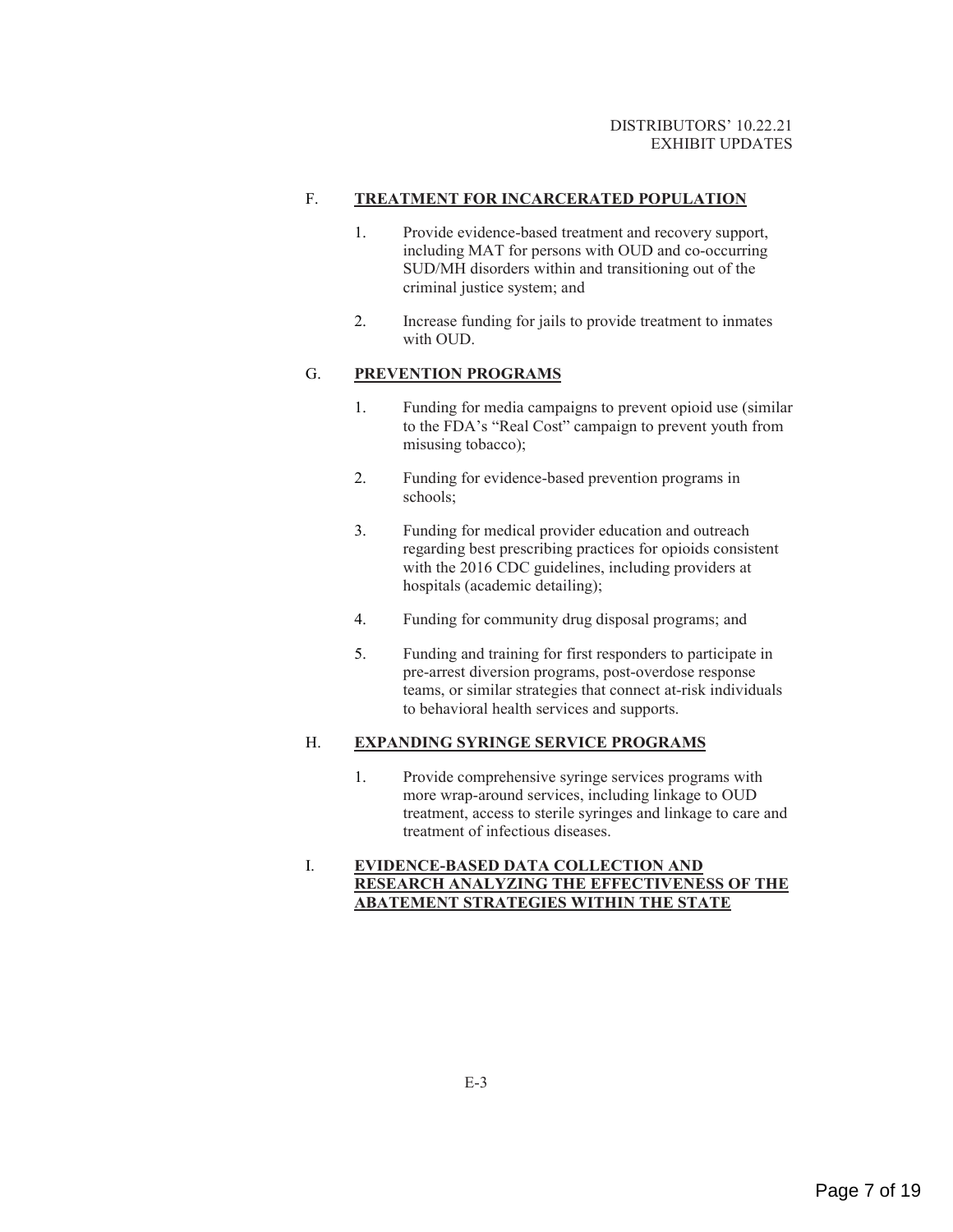#### **Schedule B Approved Uses**

Support treatment of Opioid Use Disorder (OUD) and any co-occurring Substance Use Disorder or Mental Health (SUD/MH) conditions through evidence-based or evidence-informed programs or strategies that may include, but are not limited to, the following:

PART ONE: TREATMENT

## **A. TREAT OPIOID USE DISORDER (OUD)**

Support treatment of Opioid Use Disorder ("*OUD*") and any co-occurring Substance Use Disorder or Mental Health ("*SUD/MH*") conditions through evidence-based or evidenceinformed programs or strategies that may include, but are not limited to, those that:15

- 1. Expand availability of treatment for OUD and any co-occurring SUD/MH conditions, including all forms of Medication-Assisted Treatment ("*MAT*") approved by the U.S. Food and Drug Administration.
- 2. Support and reimburse evidence-based services that adhere to the American Society of Addiction Medicine ("*ASAM*") continuum of care for OUD and any cooccurring SUD/MH conditions.
- 3. Expand telehealth to increase access to treatment for OUD and any co-occurring SUD/MH conditions, including MAT, as well as counseling, psychiatric support, and other treatment and recovery support services.
- 4. Improve oversight of Opioid Treatment Programs ("*OTPs*") to assure evidencebased or evidence-informed practices such as adequate methadone dosing and low threshold approaches to treatment.
- 5. Support mobile intervention, treatment, and recovery services, offered by qualified professionals and service providers, such as peer recovery coaches, for persons with OUD and any co-occurring SUD/MH conditions and for persons who have experienced an opioid overdose.
- 6. Provide treatment of trauma for individuals with OUD (*e.g.*, violence, sexual assault, human trafficking, or adverse childhood experiences) and family members (*e.g.*, surviving family members after an overdose or overdose fatality), and training of health care personnel to identify and address such trauma.
- 7. Support evidence-based withdrawal management services for people with OUD and any co-occurring mental health conditions.

<sup>&</sup>lt;sup>15</sup> As used in this Schedule B, words like "expand," "fund," "provide" or the like shall not indicate a preference for new or existing programs.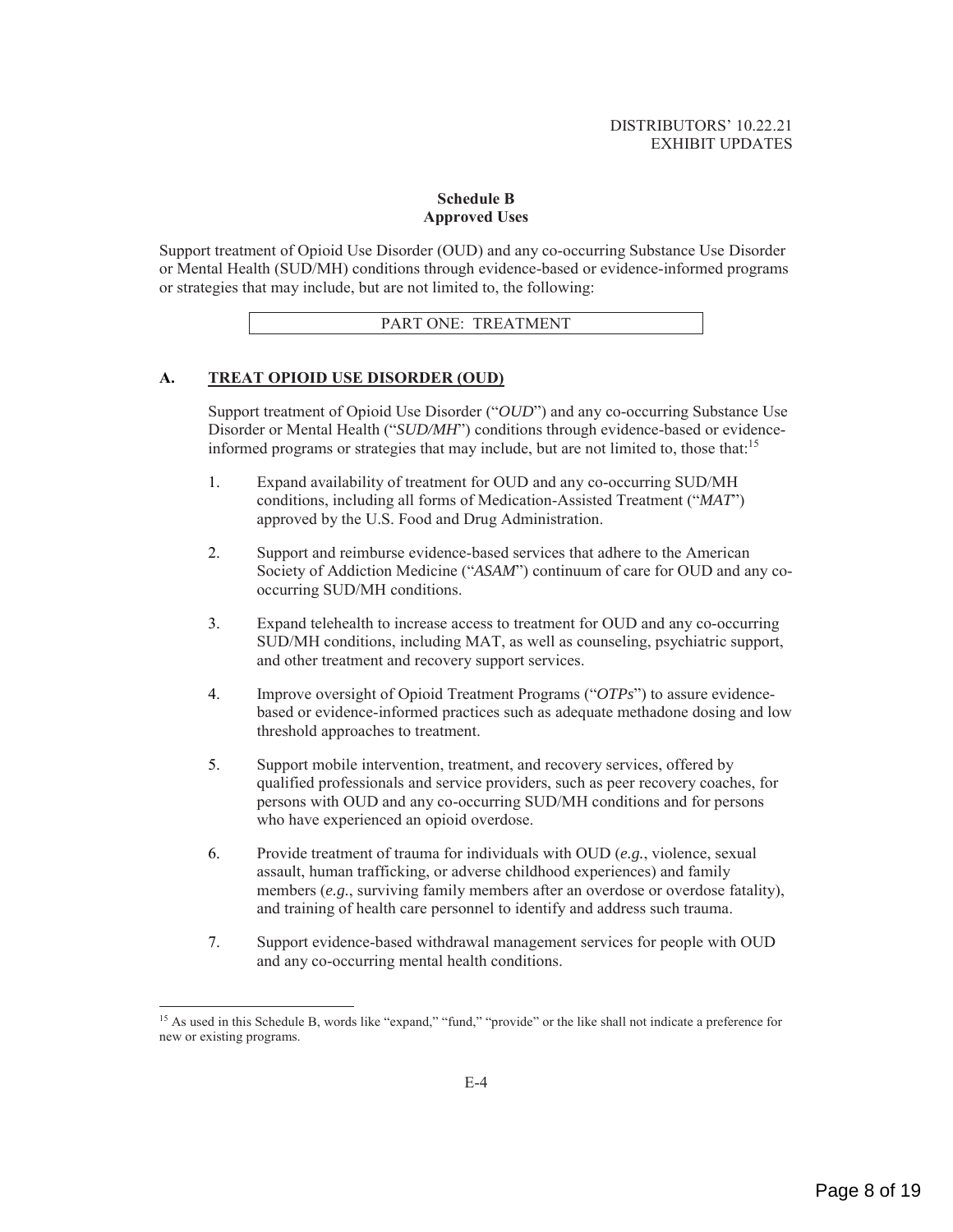- 8. Provide training on MAT for health care providers, first responders, students, or other supporting professionals, such as peer recovery coaches or recovery outreach specialists, including telementoring to assist community-based providers in rural or underserved areas.
- 9. Support workforce development for addiction professionals who work with persons with OUD and any co-occurring SUD/MH conditions.
- 10. Offer fellowships for addiction medicine specialists for direct patient care, instructors, and clinical research for treatments.
- 11. Offer scholarships and supports for behavioral health practitioners or workers involved in addressing OUD and any co-occurring SUD/MH or mental health conditions, including, but not limited to, training, scholarships, fellowships, loan repayment programs, or other incentives for providers to work in rural or underserved areas.
- 12. Provide funding and training for clinicians to obtain a waiver under the federal Drug Addiction Treatment Act of 2000 ("*DATA 2000*") to prescribe MAT for OUD, and provide technical assistance and professional support to clinicians who have obtained a DATA 2000 waiver.
- 13. Disseminate of web-based training curricula, such as the American Academy of Addiction Psychiatry's Provider Clinical Support Service–Opioids web-based training curriculum and motivational interviewing.
- 14. Develop and disseminate new curricula, such as the American Academy of Addiction Psychiatry's Provider Clinical Support Service for Medication– Assisted Treatment.

#### **B. SUPPORT PEOPLE IN TREATMENT AND RECOVERY**

Support people in recovery from OUD and any co-occurring SUD/MH conditions through evidence-based or evidence-informed programs or strategies that may include, but are not limited to, the programs or strategies that:

- 1. Provide comprehensive wrap-around services to individuals with OUD and any co-occurring SUD/MH conditions, including housing, transportation, education, job placement, job training, or childcare.
- 2. Provide the full continuum of care of treatment and recovery services for OUD and any co-occurring SUD/MH conditions, including supportive housing, peer support services and counseling, community navigators, case management, and connections to community-based services.
- 3. Provide counseling, peer-support, recovery case management and residential treatment with access to medications for those who need it to persons with OUD and any co-occurring SUD/MH conditions.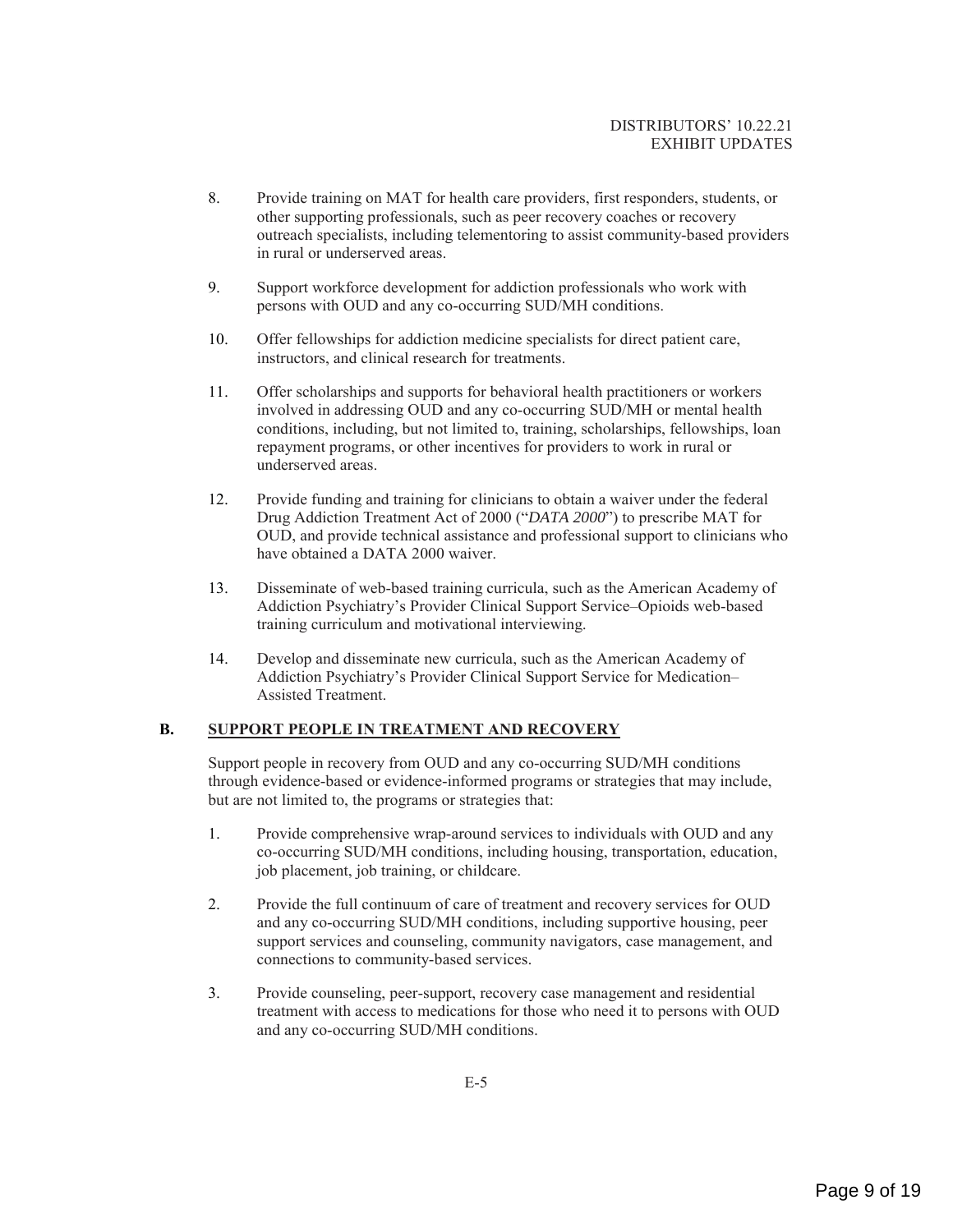- 4. Provide access to housing for people with OUD and any co-occurring SUD/MH conditions, including supportive housing, recovery housing, housing assistance programs, training for housing providers, or recovery housing programs that allow or integrate FDA-approved mediation with other support services.
- 5. Provide community support services, including social and legal services, to assist in deinstitutionalizing persons with OUD and any co-occurring SUD/MH conditions.
- 6. Support or expand peer-recovery centers, which may include support groups, social events, computer access, or other services for persons with OUD and any co-occurring SUD/MH conditions.
- 7. Provide or support transportation to treatment or recovery programs or services for persons with OUD and any co-occurring SUD/MH conditions.
- 8. Provide employment training or educational services for persons in treatment for or recovery from OUD and any co-occurring SUD/MH conditions.
- 9. Identify successful recovery programs such as physician, pilot, and college recovery programs, and provide support and technical assistance to increase the number and capacity of high-quality programs to help those in recovery.
- 10. Engage non-profits, faith-based communities, and community coalitions to support people in treatment and recovery and to support family members in their efforts to support the person with OUD in the family.
- 11. Provide training and development of procedures for government staff to appropriately interact and provide social and other services to individuals with or in recovery from OUD, including reducing stigma.
- 12. Support stigma reduction efforts regarding treatment and support for persons with OUD, including reducing the stigma on effective treatment.
- 13. Create or support culturally appropriate services and programs for persons with OUD and any co-occurring SUD/MH conditions, including new Americans.
- 14. Create and/or support recovery high schools.
- 15. Hire or train behavioral health workers to provide or expand any of the services or supports listed above.

## **C. CONNECT PEOPLE WHO NEED HELP TO THE HELP THEY NEED (CONNECTIONS TO CARE)**

Provide connections to care for people who have—or are at risk of developing—OUD and any co-occurring SUD/MH conditions through evidence-based or evidence-informed programs or strategies that may include, but are not limited to, those that: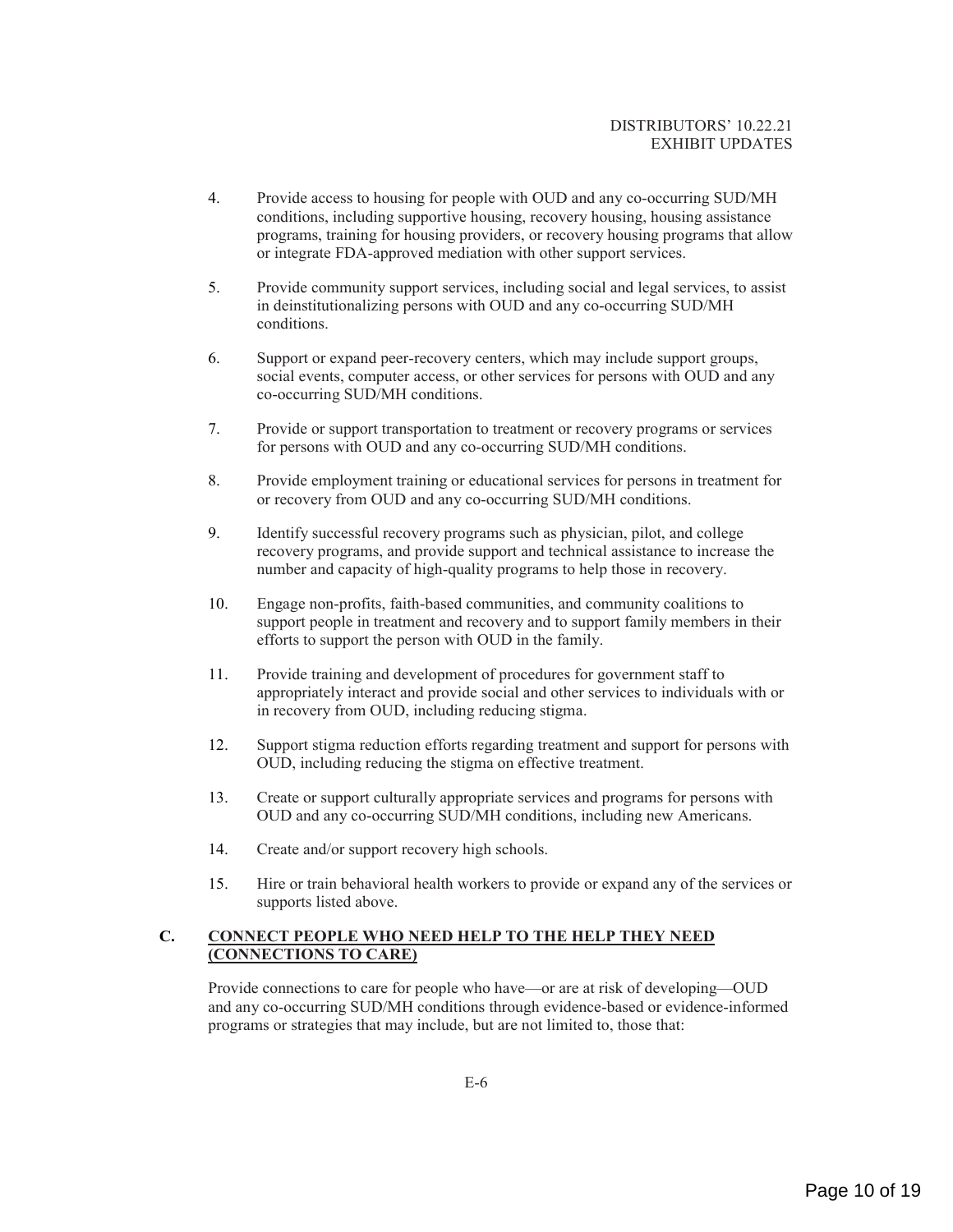- 1. Ensure that health care providers are screening for OUD and other risk factors and know how to appropriately counsel and treat (or refer if necessary) a patient for OUD treatment.
- 2. Fund SBIRT programs to reduce the transition from use to disorders, including SBIRT services to pregnant women who are uninsured or not eligible for **Medicaid**
- 3. Provide training and long-term implementation of SBIRT in key systems (health, schools, colleges, criminal justice, and probation), with a focus on youth and young adults when transition from misuse to opioid disorder is common.
- 4. Purchase automated versions of SBIRT and support ongoing costs of the technology.
- 5. Expand services such as navigators and on-call teams to begin MAT in hospital emergency departments.
- 6. Provide training for emergency room personnel treating opioid overdose patients on post-discharge planning, including community referrals for MAT, recovery case management or support services.
- 7. Support hospital programs that transition persons with OUD and any co-occurring SUD/MH conditions, or persons who have experienced an opioid overdose, into clinically appropriate follow-up care through a bridge clinic or similar approach.
- 8. Support crisis stabilization centers that serve as an alternative to hospital emergency departments for persons with OUD and any co-occurring SUD/MH conditions or persons that have experienced an opioid overdose.
- 9. Support the work of Emergency Medical Systems, including peer support specialists, to connect individuals to treatment or other appropriate services following an opioid overdose or other opioid-related adverse event.
- 10. Provide funding for peer support specialists or recovery coaches in emergency departments, detox facilities, recovery centers, recovery housing, or similar settings; offer services, supports, or connections to care to persons with OUD and any co-occurring SUD/MH conditions or to persons who have experienced an opioid overdose.
- 11. Expand warm hand-off services to transition to recovery services.
- 12. Create or support school-based contacts that parents can engage with to seek immediate treatment services for their child; and support prevention, intervention, treatment, and recovery programs focused on young people.
- 13. Develop and support best practices on addressing OUD in the workplace.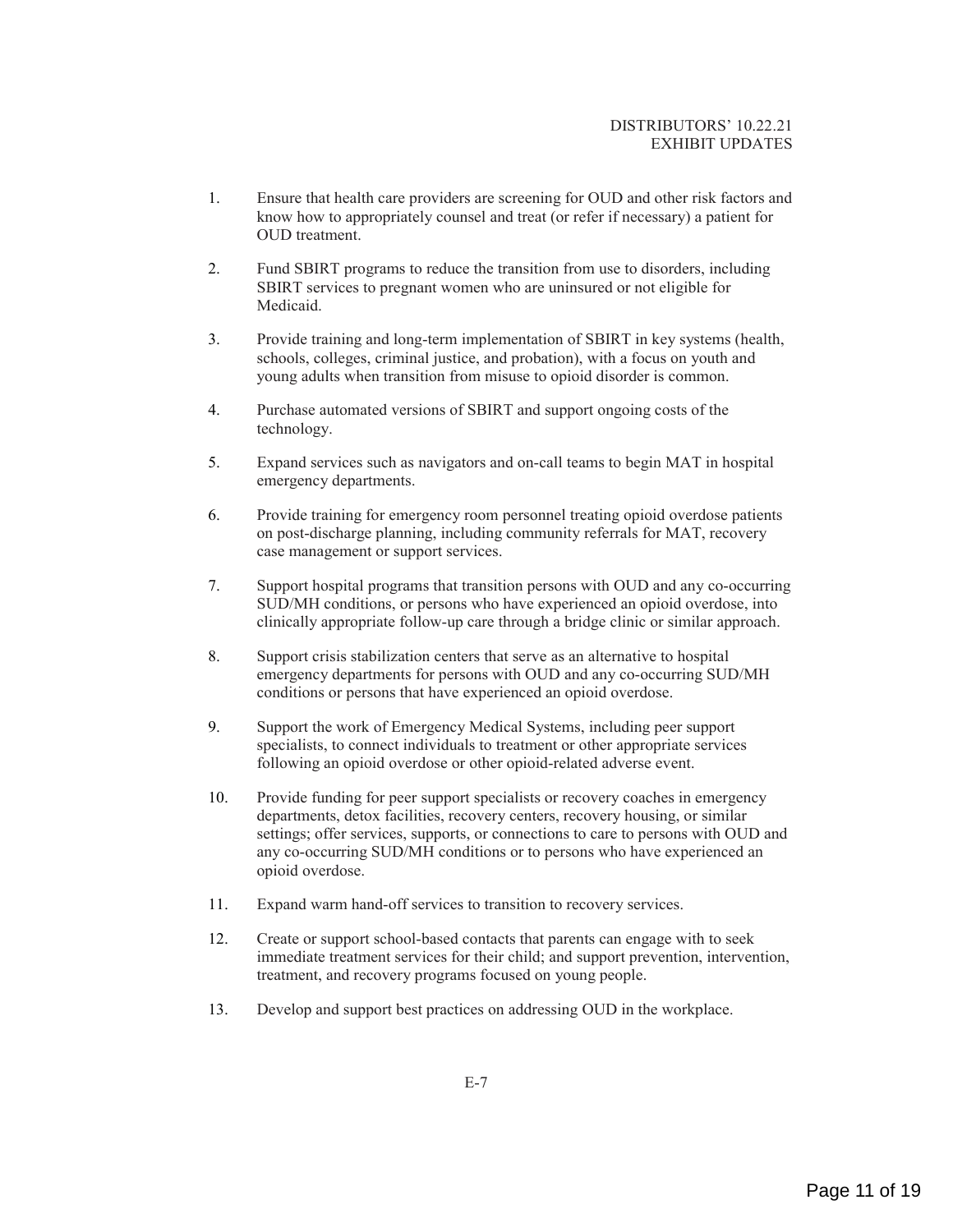- 14. Support assistance programs for health care providers with OUD.
- 15. Engage non-profits and the faith community as a system to support outreach for treatment.
- 16. Support centralized call centers that provide information and connections to appropriate services and supports for persons with OUD and any co-occurring SUD/MH conditions.

## **D. ADDRESS THE NEEDS OF CRIMINAL JUSTICE-INVOLVED PERSONS**

Address the needs of persons with OUD and any co-occurring SUD/MH conditions who are involved in, are at risk of becoming involved in, or are transitioning out of the criminal justice system through evidence-based or evidence-informed programs or strategies that may include, but are not limited to, those that:

- 1. Support pre-arrest or pre-arraignment diversion and deflection strategies for persons with OUD and any co-occurring SUD/MH conditions, including established strategies such as:
	- 1. Self-referral strategies such as the Angel Programs or the Police Assisted Addiction Recovery Initiative ("*PAARI*");
	- 2. Active outreach strategies such as the Drug Abuse Response Team ("*DART*") model;
	- 3. "Naloxone Plus" strategies, which work to ensure that individuals who have received naloxone to reverse the effects of an overdose are then linked to treatment programs or other appropriate services;
	- 4. Officer prevention strategies, such as the Law Enforcement Assisted Diversion ("*LEAD*") model;
	- 5. Officer intervention strategies such as the Leon County, Florida Adult Civil Citation Network or the Chicago Westside Narcotics Diversion to Treatment Initiative; or
	- 6. Co-responder and/or alternative responder models to address OUD-related 911 calls with greater SUD expertise.
- 2. Support pre-trial services that connect individuals with OUD and any cooccurring SUD/MH conditions to evidence-informed treatment, including MAT, and related services.
- 3. Support treatment and recovery courts that provide evidence-based options for persons with OUD and any co-occurring SUD/MH conditions.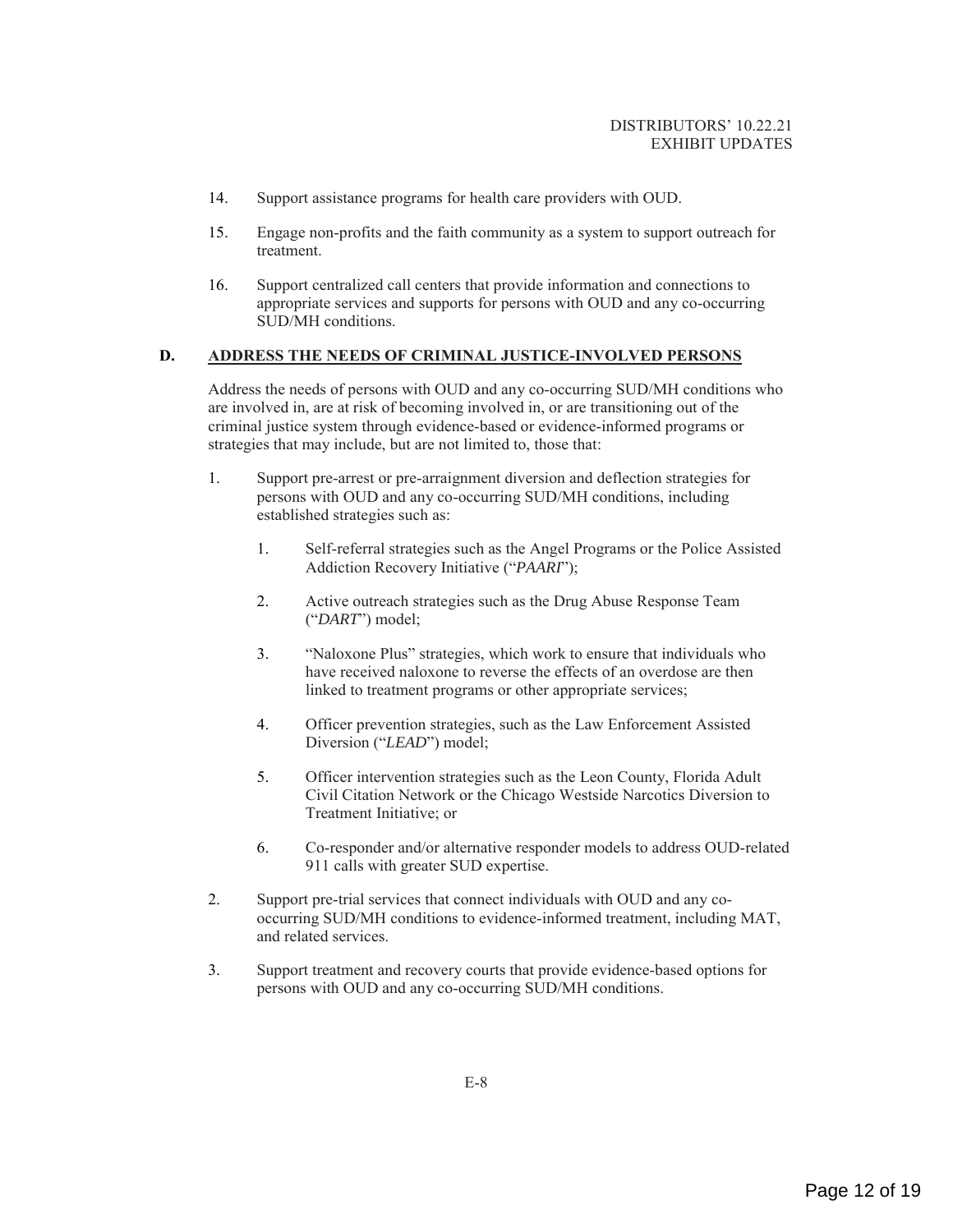- 4. Provide evidence-informed treatment, including MAT, recovery support, harm reduction, or other appropriate services to individuals with OUD and any cooccurring SUD/MH conditions who are incarcerated in jail or prison.
- 5. Provide evidence-informed treatment, including MAT, recovery support, harm reduction, or other appropriate services to individuals with OUD and any cooccurring SUD/MH conditions who are leaving jail or prison or have recently left jail or prison, are on probation or parole, are under community corrections supervision, or are in re-entry programs or facilities.
- 6. Support critical time interventions ("*CTI*"), particularly for individuals living with dual-diagnosis OUD/serious mental illness, and services for individuals who face immediate risks and service needs and risks upon release from correctional settings.
- 7. Provide training on best practices for addressing the needs of criminal justiceinvolved persons with OUD and any co-occurring SUD/MH conditions to law enforcement, correctional, or judicial personnel or to providers of treatment, recovery, harm reduction, case management, or other services offered in connection with any of the strategies described in this section.

## **E. ADDRESS THE NEEDS OF PREGNANT OR PARENTING WOMEN AND THEIR FAMILIES, INCLUDING BABIES WITH NEONATAL ABSTINENCE SYNDROME**

Address the needs of pregnant or parenting women with OUD and any co-occurring SUD/MH conditions, and the needs of their families, including babies with neonatal abstinence syndrome ("*NAS*"), through evidence-based or evidence-informed programs or strategies that may include, but are not limited to, those that:

- 1. Support evidence-based or evidence-informed treatment, including MAT, recovery services and supports, and prevention services for pregnant women—or women who could become pregnant—who have OUD and any co-occurring SUD/MH conditions, and other measures to educate and provide support to families affected by Neonatal Abstinence Syndrome.
- 2. Expand comprehensive evidence-based treatment and recovery services, including MAT, for uninsured women with OUD and any co-occurring SUD/MH conditions for up to 12 months postpartum.
- 3. Provide training for obstetricians or other healthcare personnel who work with pregnant women and their families regarding treatment of OUD and any cooccurring SUD/MH conditions.
- 4. Expand comprehensive evidence-based treatment and recovery support for NAS babies; expand services for better continuum of care with infant-need dyad; and expand long-term treatment and services for medical monitoring of NAS babies and their families.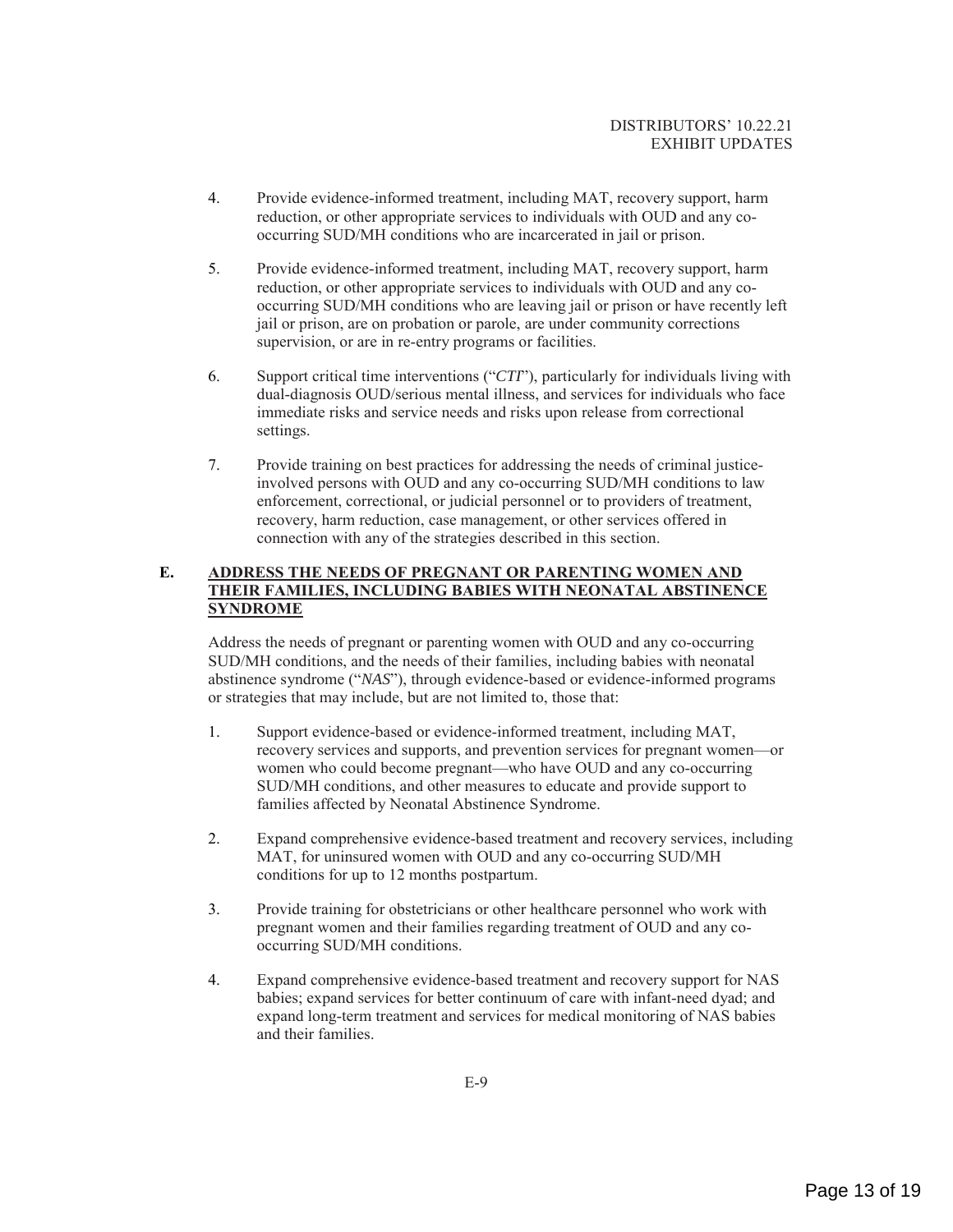- 5. Provide training to health care providers who work with pregnant or parenting women on best practices for compliance with federal requirements that children born with NAS get referred to appropriate services and receive a plan of safe care.
- 6. Provide child and family supports for parenting women with OUD and any cooccurring SUD/MH conditions.
- 7. Provide enhanced family support and child care services for parents with OUD and any co-occurring SUD/MH conditions.
- 8. Provide enhanced support for children and family members suffering trauma as a result of addiction in the family; and offer trauma-informed behavioral health treatment for adverse childhood events.
- 9. Offer home-based wrap-around services to persons with OUD and any cooccurring SUD/MH conditions, including, but not limited to, parent skills training.
- 10. Provide support for Children's Services—Fund additional positions and services, including supportive housing and other residential services, relating to children being removed from the home and/or placed in foster care due to custodial opioid use.

#### PART TWO: PREVENTION

#### **F. PREVENT OVER-PRESCRIBING AND ENSURE APPROPRIATE PRESCRIBING AND DISPENSING OF OPIOIDS**

Support efforts to prevent over-prescribing and ensure appropriate prescribing and dispensing of opioids through evidence-based or evidence-informed programs or strategies that may include, but are not limited to, the following:

- 1. Funding medical provider education and outreach regarding best prescribing practices for opioids consistent with the Guidelines for Prescribing Opioids for Chronic Pain from the U.S. Centers for Disease Control and Prevention, including providers at hospitals (academic detailing).
- 2. Training for health care providers regarding safe and responsible opioid prescribing, dosing, and tapering patients off opioids.
- 3. Continuing Medical Education (CME) on appropriate prescribing of opioids.
- 4. Providing Support for non-opioid pain treatment alternatives, including training providers to offer or refer to multi-modal, evidence-informed treatment of pain.
- 5. Supporting enhancements or improvements to Prescription Drug Monitoring Programs ("*PDMPs*"), including, but not limited to, improvements that: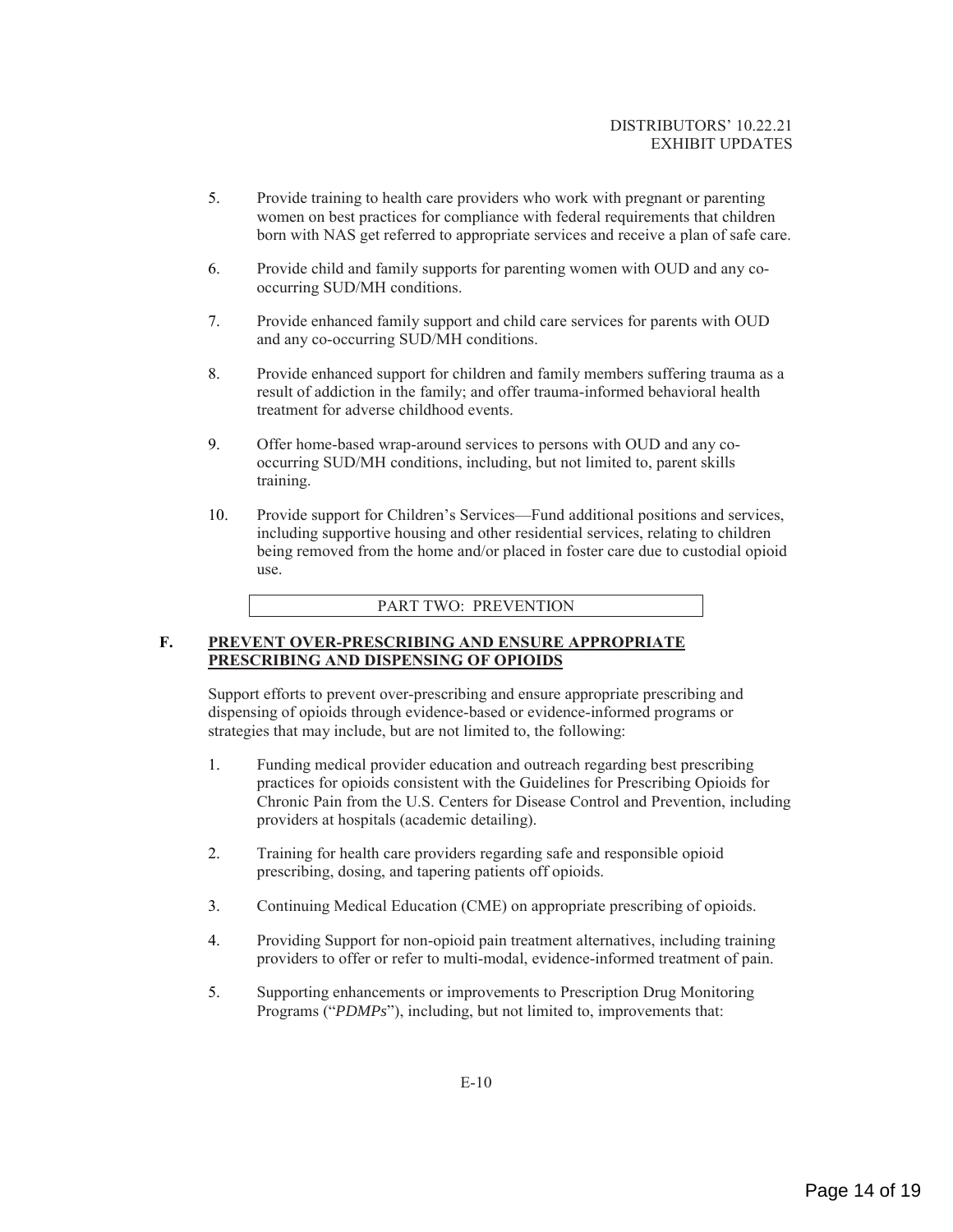- 1. Increase the number of prescribers using PDMPs;
- 2. Improve point-of-care decision-making by increasing the quantity, quality, or format of data available to prescribers using PDMPs, by improving the interface that prescribers use to access PDMP data, or both; or
- 3. Enable states to use PDMP data in support of surveillance or intervention strategies, including MAT referrals and follow-up for individuals identified within PDMP data as likely to experience OUD in a manner that complies with all relevant privacy and security laws and rules.
- 6. Ensuring PDMPs incorporate available overdose/naloxone deployment data, including the United States Department of Transportation's Emergency Medical Technician overdose database in a manner that complies with all relevant privacy and security laws and rules.
- 7. Increasing electronic prescribing to prevent diversion or forgery.
- 8. Educating dispensers on appropriate opioid dispensing.

## **G. PREVENT MISUSE OF OPIOIDS**

Support efforts to discourage or prevent misuse of opioids through evidence-based or evidence-informed programs or strategies that may include, but are not limited to, the following:

- 1. Funding media campaigns to prevent opioid misuse.
- 2. Corrective advertising or affirmative public education campaigns based on evidence.
- 3. Public education relating to drug disposal.
- 4. Drug take-back disposal or destruction programs.
- 5. Funding community anti-drug coalitions that engage in drug prevention efforts.
- 6. Supporting community coalitions in implementing evidence-informed prevention, such as reduced social access and physical access, stigma reduction—including staffing, educational campaigns, support for people in treatment or recovery, or training of coalitions in evidence-informed implementation, including the Strategic Prevention Framework developed by the U.S. Substance Abuse and Mental Health Services Administration ("*SAMHSA*").
- 7. Engaging non-profits and faith-based communities as systems to support prevention.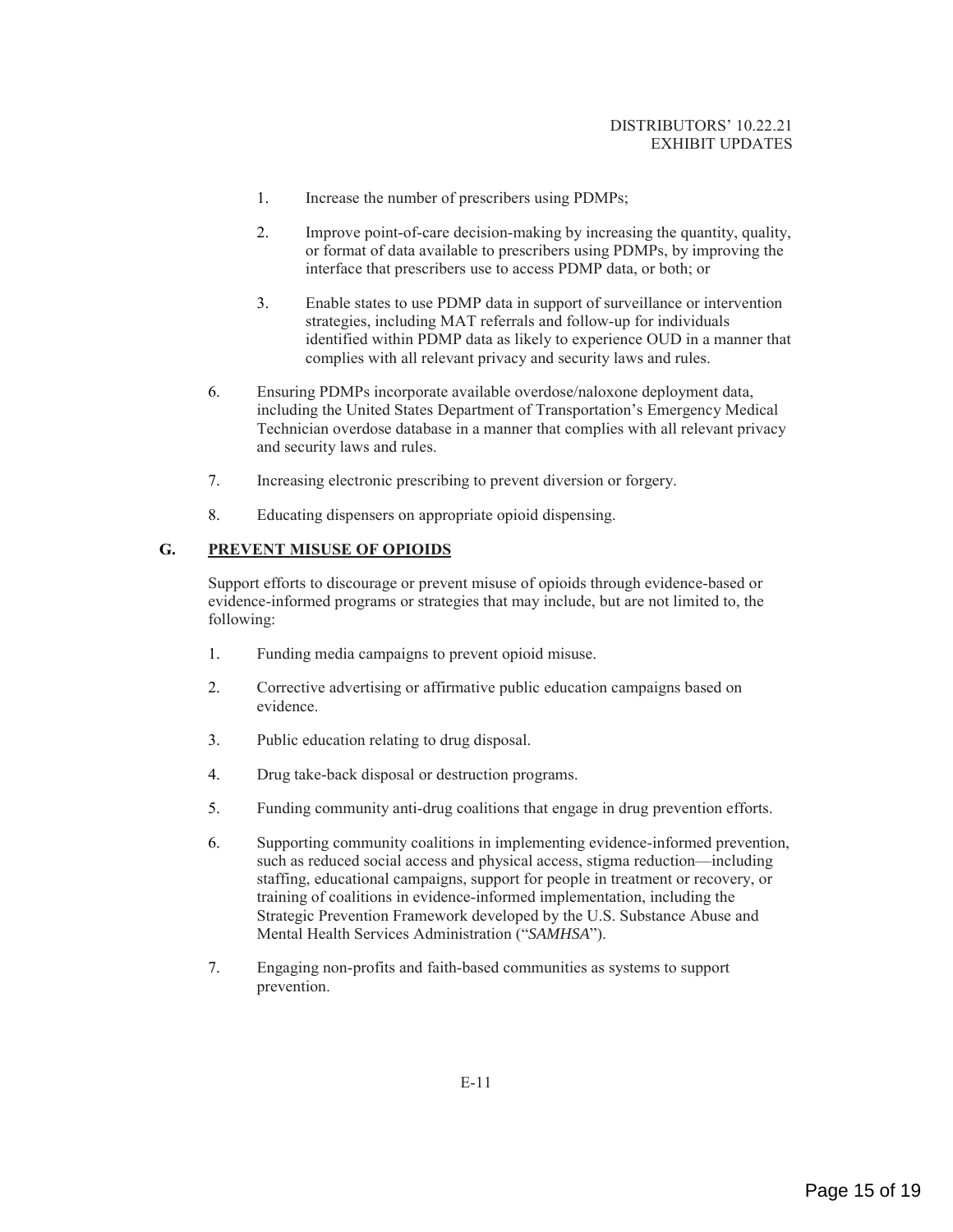- 8. Funding evidence-based prevention programs in schools or evidence-informed school and community education programs and campaigns for students, families, school employees, school athletic programs, parent-teacher and student associations, and others.
- 9. School-based or youth-focused programs or strategies that have demonstrated effectiveness in preventing drug misuse and seem likely to be effective in preventing the uptake and use of opioids.
- 10. Create or support community-based education or intervention services for families, youth, and adolescents at risk for OUD and any co-occurring SUD/MH conditions.
- 11. Support evidence-informed programs or curricula to address mental health needs of young people who may be at risk of misusing opioids or other drugs, including emotional modulation and resilience skills.
- 12. Support greater access to mental health services and supports for young people, including services and supports provided by school nurses, behavioral health workers or other school staff, to address mental health needs in young people that (when not properly addressed) increase the risk of opioid or another drug misuse.

### **H. PREVENT OVERDOSE DEATHS AND OTHER HARMS (HARM REDUCTION)**

Support efforts to prevent or reduce overdose deaths or other opioid-related harms through evidence-based or evidence-informed programs or strategies that may include, but are not limited to, the following:

- 1. Increased availability and distribution of naloxone and other drugs that treat overdoses for first responders, overdose patients, individuals with OUD and their friends and family members, schools, community navigators and outreach workers, persons being released from jail or prison, or other members of the general public.
- 2. Public health entities providing free naloxone to anyone in the community.
- 3. Training and education regarding naloxone and other drugs that treat overdoses for first responders, overdose patients, patients taking opioids, families, schools, community support groups, and other members of the general public.
- 4. Enabling school nurses and other school staff to respond to opioid overdoses, and provide them with naloxone, training, and support.
- 5. Expanding, improving, or developing data tracking software and applications for overdoses/naloxone revivals.
- 6. Public education relating to emergency responses to overdoses.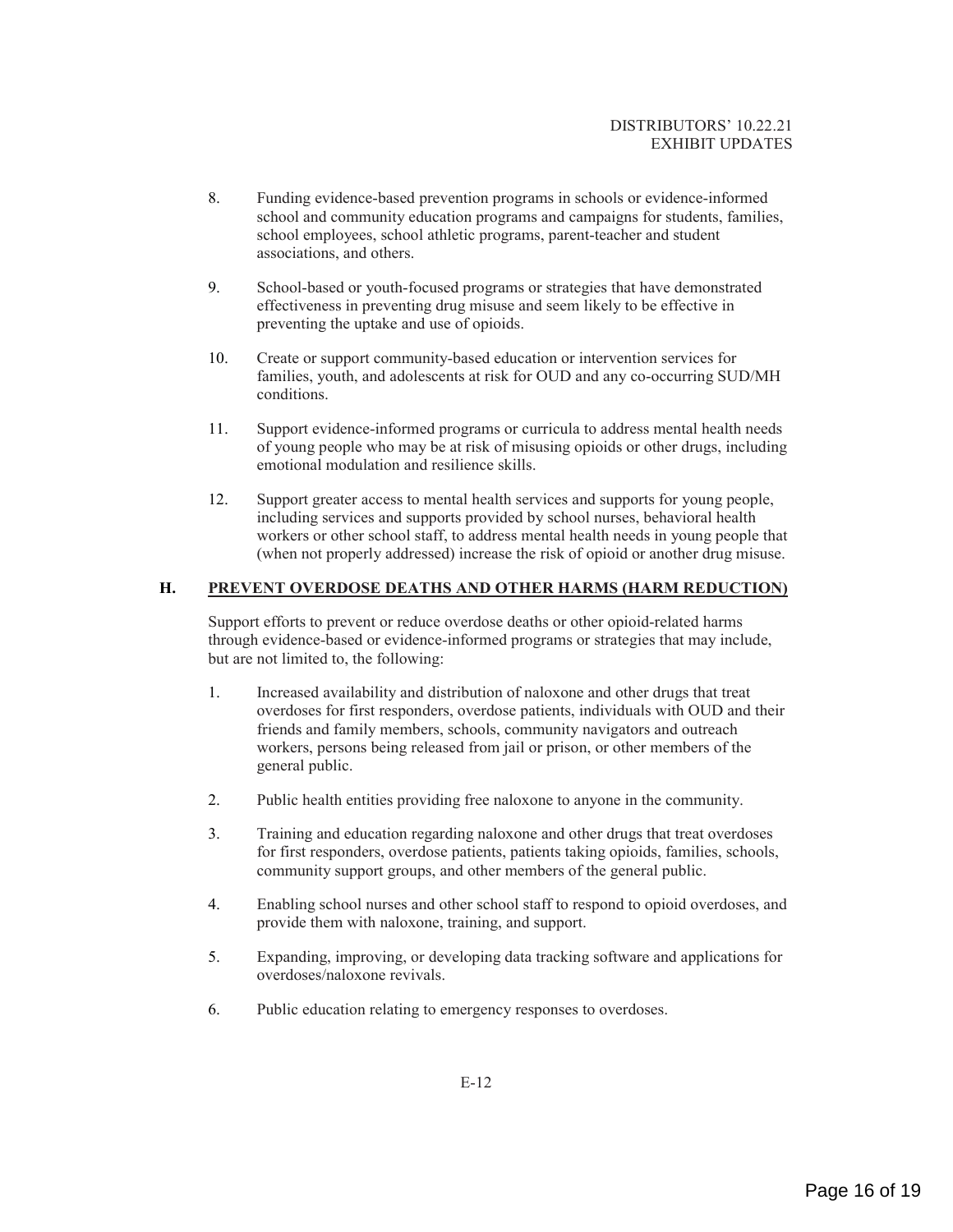- 7. Public education relating to immunity and Good Samaritan laws.
- 8. Educating first responders regarding the existence and operation of immunity and Good Samaritan laws.
- 9. Syringe service programs and other evidence-informed programs to reduce harms associated with intravenous drug use, including supplies, staffing, space, peer support services, referrals to treatment, fentanyl checking, connections to care, and the full range of harm reduction and treatment services provided by these programs.
- 10. Expanding access to testing and treatment for infectious diseases such as HIV and Hepatitis C resulting from intravenous opioid use.
- 11. Supporting mobile units that offer or provide referrals to harm reduction services, treatment, recovery supports, health care, or other appropriate services to persons that use opioids or persons with OUD and any co-occurring SUD/MH conditions.
- 12. Providing training in harm reduction strategies to health care providers, students, peer recovery coaches, recovery outreach specialists, or other professionals that provide care to persons who use opioids or persons with OUD and any cooccurring SUD/MH conditions.
- 13. Supporting screening for fentanyl in routine clinical toxicology testing.

PART THREE: OTHER STRATEGIES

#### **I. FIRST RESPONDERS**

In addition to items in section C, D and H relating to first responders, support the following:

- 1. Education of law enforcement or other first responders regarding appropriate practices and precautions when dealing with fentanyl or other drugs.
- 2. Provision of wellness and support services for first responders and others who experience secondary trauma associated with opioid-related emergency events.

#### **J. LEADERSHIP, PLANNING AND COORDINATION**

Support efforts to provide leadership, planning, coordination, facilitations, training and technical assistance to abate the opioid epidemic through activities, programs, or strategies that may include, but are not limited to, the following:

1. Statewide, regional, local or community regional planning to identify root causes of addiction and overdose, goals for reducing harms related to the opioid epidemic, and areas and populations with the greatest needs for treatment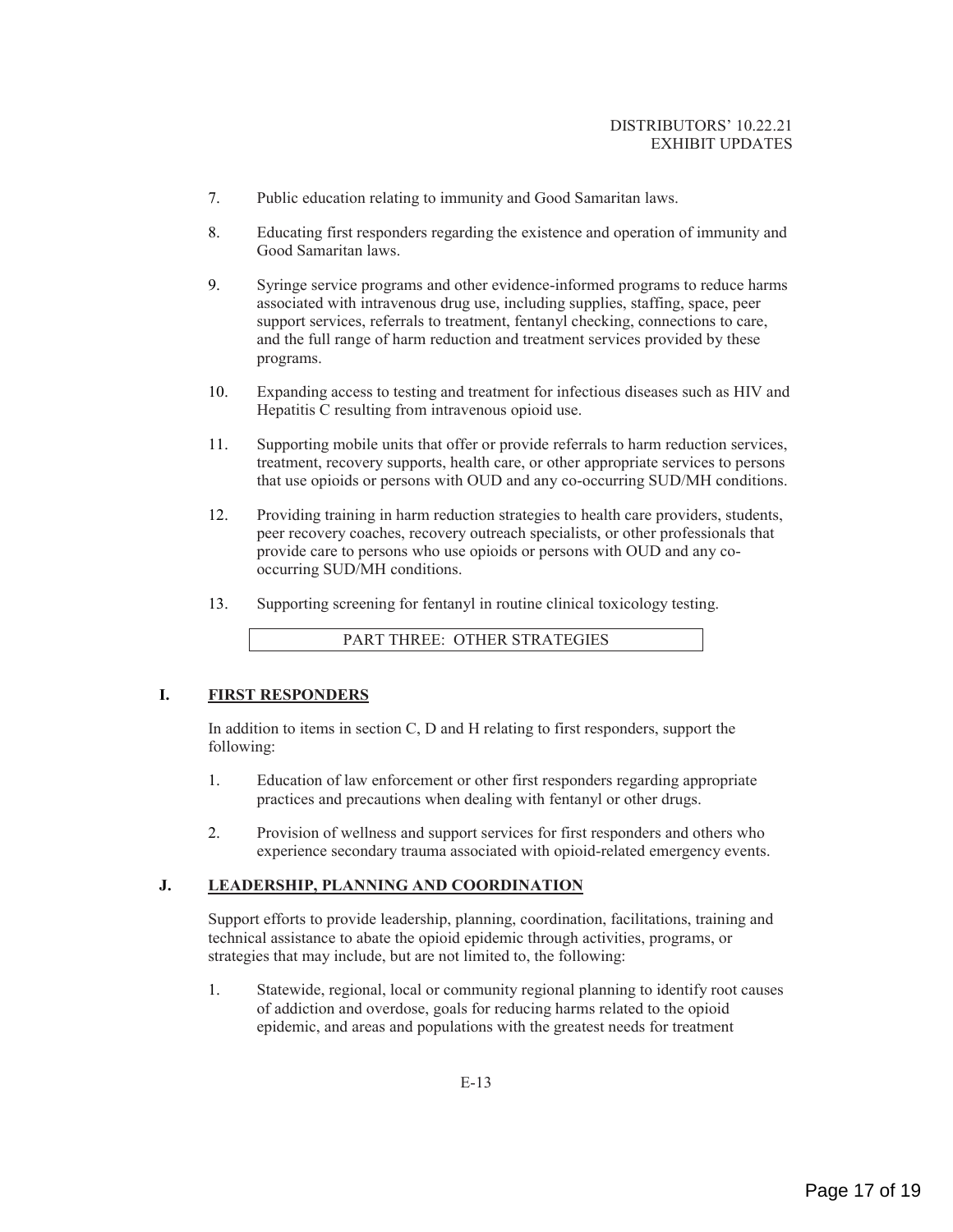intervention services, and to support training and technical assistance and other strategies to abate the opioid epidemic described in this opioid abatement strategy list.

- 2. A dashboard to (a) share reports, recommendations, or plans to spend opioid settlement funds; (b) to show how opioid settlement funds have been spent; (c) to report program or strategy outcomes; or (d) to track, share or visualize key opioidor health-related indicators and supports as identified through collaborative statewide, regional, local or community processes.
- 3. Invest in infrastructure or staffing at government or not-for-profit agencies to support collaborative, cross-system coordination with the purpose of preventing overprescribing, opioid misuse, or opioid overdoses, treating those with OUD and any co-occurring SUD/MH conditions, supporting them in treatment or recovery, connecting them to care, or implementing other strategies to abate the opioid epidemic described in this opioid abatement strategy list.
- 4. Provide resources to staff government oversight and management of opioid abatement programs.

## **K. TRAINING**

In addition to the training referred to throughout this document, support training to abate the opioid epidemic through activities, programs, or strategies that may include, but are not limited to, those that:

- 1. Provide funding for staff training or networking programs and services to improve the capability of government, community, and not-for-profit entities to abate the opioid crisis.
- 2. Support infrastructure and staffing for collaborative cross-system coordination to prevent opioid misuse, prevent overdoses, and treat those with OUD and any cooccurring SUD/MH conditions, or implement other strategies to abate the opioid epidemic described in this opioid abatement strategy list (*e.g.*, health care, primary care, pharmacies, PDMPs, etc.).

## **L. RESEARCH**

Support opioid abatement research that may include, but is not limited to, the following:

- 1. Monitoring, surveillance, data collection and evaluation of programs and strategies described in this opioid abatement strategy list.
- 2. Research non-opioid treatment of chronic pain.
- 3. Research on improved service delivery for modalities such as SBIRT that demonstrate promising but mixed results in populations vulnerable to opioid use disorders.